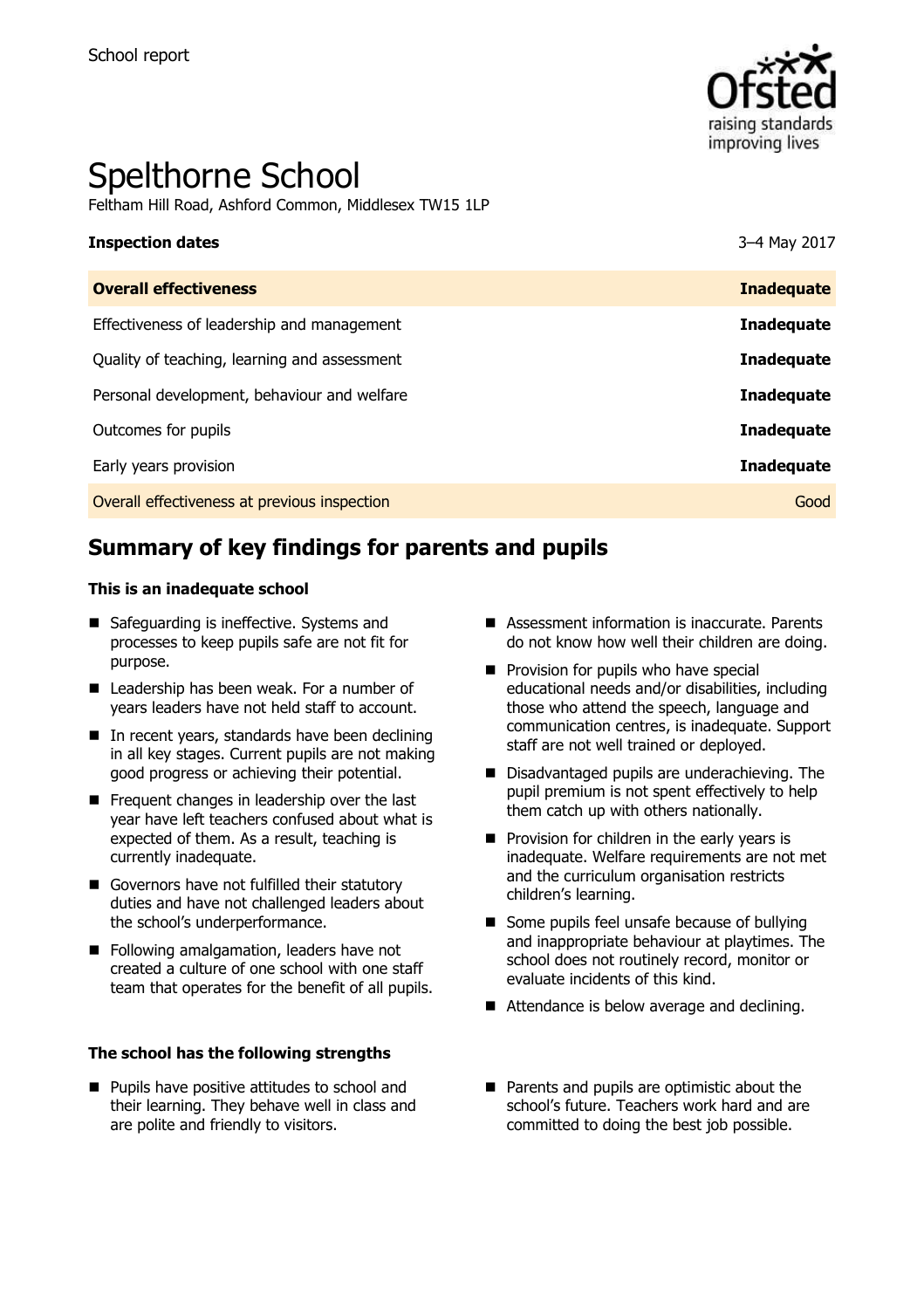

# **Full report**

In accordance with section 44(1) of the Education Act 2005, Her Majesty's Chief Inspector is of the opinion that this school requires special measures because it is failing to give its pupils an acceptable standard of education and the persons responsible for leading, managing or governing the school are not demonstrating the capacity to secure the necessary improvement in the school.

### **What does the school need to do to improve further?**

- Urgently improve safeguarding procedures by ensuring that:
	- there is a senior leader responsible for all aspects of safeguarding in the school
	- all staff understand and act upon all policies that relate to keeping pupils safe
	- pupils' medical needs are met adequately, making certain that policy and practice fulfil the requirements of the latest Department for Education guidance.
- **IMPROVE GOVE THANGE, leadership and management, by:** 
	- ensuring that leaders at all levels have clear roles and responsibilities
	- providing regular performance management for all staff
	- ensuring that pupil premium funding has a measurable impact on improving outcomes for disadvantaged pupils
	- checking that pupils who have special educational needs and/or disabilities are correctly identified
	- making sure that specific funding allocated for pupils who have special educational needs and/or disabilities is used effectively to improve their provision and progress
	- using sport premium funding appropriately to improve participation and the quality of provision in a range of sports and physical activities.
- **IMPROVE THE IMPROVE THE IMPROVE CONTING** IMPROVE teaching, learning and assessment so that outcomes improve for all groups of pupils by ensuring that:
	- there is a consistent and accurate method of assessment used throughout the school
	- teachers plan lessons that build on what pupils can already do and what they need to learn still
	- pupils who have fallen behind in their learning are identified and helped to catch up quickly
	- the most able pupils are given appropriately challenging work
	- additional adults are used effectively to have a positive impact on learning.
- Improve the early years provision, by:
	- allowing children to have easy access to effective indoor and outdoor learning
	- providing opportunities for children to sustain their involvement in activities and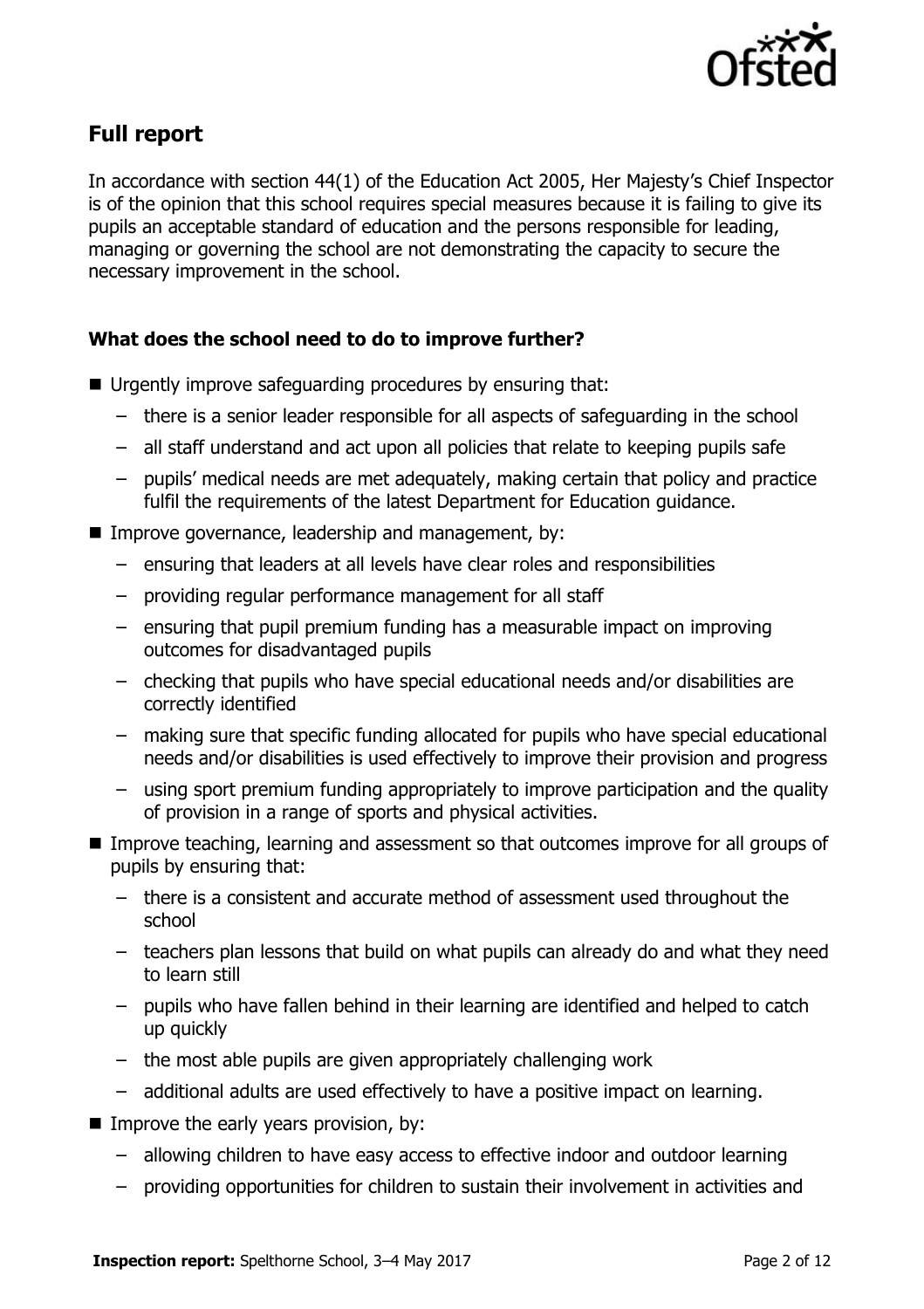

develop in all areas of learning

- engaging parents more frequently in their child's learning.
- Ensure that incidents of bullying and poor behaviour are recorded accurately and effective action is taken by leaders and other staff to address concerns.
- Work with families to take effective action to improve attendance across the school.

An external review of governance should be undertaken in order to assess how this aspect of leadership and management may be improved.

An external review of the school's use of the pupil premium should be undertaken in order to assess how this aspect of leadership and management may be improved.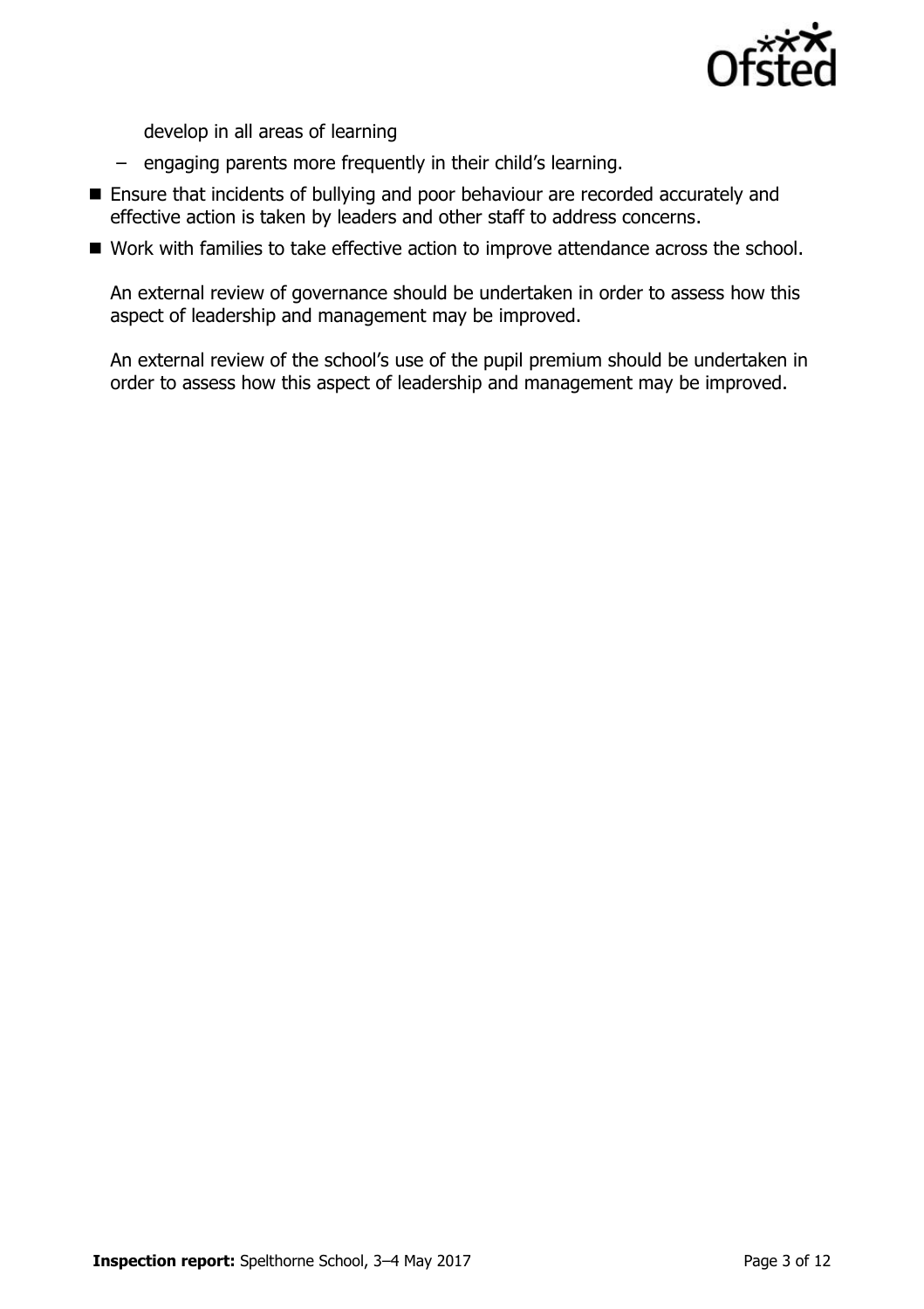

## **Inspection judgements**

#### **Effectiveness of leadership and management Inadequate**

- Leaders have been unable to create a culture of 'one school'. Nearly six years after the amalgamation, many staff still talk about the separate infant or junior schools. Some staff do not see that they have a role to play, working together, to help pupils throughout the whole school to thrive.
- Standards began to decline soon after the previous inspection in 2012. Leaders were ineffective and did not address this decline adequately. They did not challenge poor performance from staff.
- Since the substantive headteacher left in September 2016, there have been three different interim headteachers prior to The Howard Partnership Trust working with the school. They have each had commendable but different approaches to leadership. These different approaches to the leadership of teaching and learning have caused confusion among the staff. As a result of the turbulence in leadership, any improvements in teaching and outcomes have been minor and not sustained.
- **Performance management and professional development of staff remain weak. Some** teachers have targets that relate to assessment information that is inaccurate or they do not understand. Teachers who are new to the profession do not receive adequate support, mentoring or time to help them develop their skills.
- Leaders, including the substantive deputy headteachers and those responsible for year groups or key subjects, are enthusiastic and hardworking. They have been helping to solve operational problems and provide cover for absent teachers. However, they have lacked strategic guidance from senior leaders to help them raise standards adequately.
- The pupil premium has not been used effectively. Disadvantaged pupils are not catching up with their peers. There is not currently a leader responsible for this provision or the funding.
- The leadership of provision for pupils who have special educational needs and/or disabilities has been weak for a number of years. Provision, including in the speech and language centres, does not meet the needs of pupils. Therefore, specific funding for special educational needs has not been used effectively. Some pupils have been incorrectly labelled as having special educational needs because they have fallen behind in their learning due to poor teaching.
- The curriculum enables pupils to access a wide range of subjects. However, in some classes there are limited opportunities for pupils to develop their knowledge, skills and understanding in different subjects effectively. This is because too much focus is placed on developing pupils' cross-curricular literacy skills.
- School trips, including residential visits, provide opportunities to enhance pupils' experiences and understanding. There is a very limited range of extra-curricular activities for pupils to try.
- Sport premium funding has not been used to develop pupils' participation and improve their skills. Current plans for improvement are weak and previous actions have not been evaluated.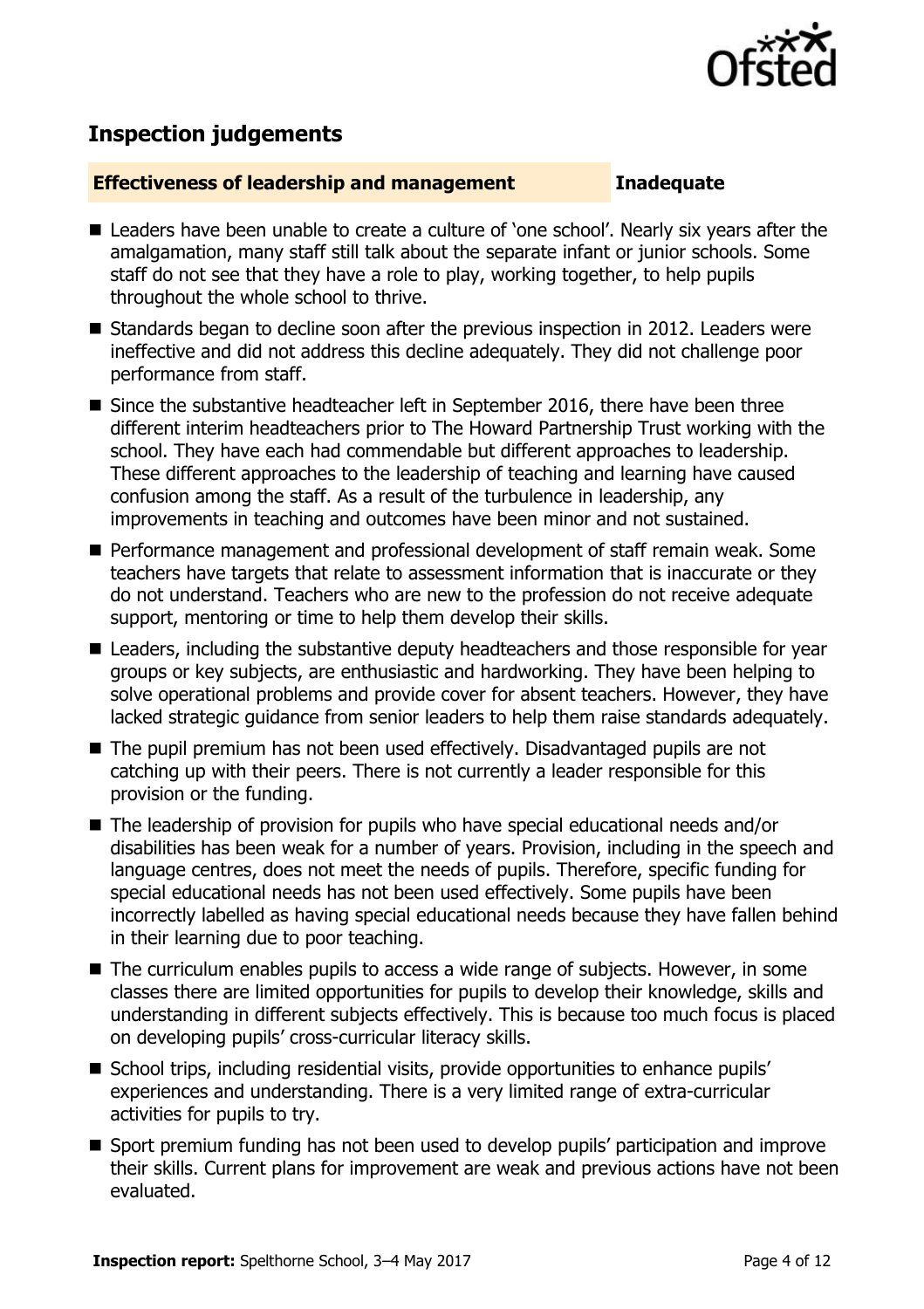

- There is not a clear strategy to promote pupils' spiritual, moral, social and cultural development. Pupils do not have a deep understanding of fundamental British values. However, they do have strong morals and a determination to always do what is right.
- The very new leadership team has already started to gain the trust of pupils, staff and parents. Together with the existing deputy headteachers, they have an accurate view of the school's weaknesses and know what needs to be improved. Staff are looking forward to a greater clarity about expectations and are willing to work hard to make the necessary improvements.

### **Governance of the school**

- $\blacksquare$  Most members of the governing body were not aware that the local authority had significant concerns about the performance of the school until the start of this academic year. There had not been a culture of sharing essential information with governors, so they were unable to challenge leaders about weaknesses.
- Since her appointment in September 2016, the chair of the governing body has begun to improve the effectiveness of governance. She has sought additional training, ensures that the governing body offers greater challenge to leaders and has led a process to secure the future leadership of the school.
- Notwithstanding this recent improvement, governors have failed to ensure that pupil premium, special educational needs and sport premium funding has been spent effectively. Furthermore, they have not ensured that the school has complied with statutory requirements around safeguarding, special educational needs and the induction of newly qualified teachers. They have not checked for themselves that policies they have approved have been applied correctly by staff.

### **Safeguarding**

- The arrangements for safeguarding are not effective.
- Leaders, managers and governors have not ensured that pupils are safe from harm and that there is a strong safeguarding culture in the school. There is not a senior member of staff with overall responsibility for safeguarding. As a result, there are gaps in systems and processes, and pupils are put at risk. Not all staff have a secure understanding of the school's policies and procedures. Governors have not ensured that leaders acted upon the action points from a local authority review of safeguarding quickly enough.
- **Procedures to care for pupils who have medical needs are not adequate. Parents and** pupils expressed concerns to inspectors about the care received. Some staff do not know that some pupils in their class have medical conditions, others do not know how to safely manage the conditions pupils have. Medication is not stored safely. The policy that governors agreed for medical care is not followed. Staff do not know who is responsible for overseeing the care of pupils with medical needs. Nor do they know who is trained to administer medication or which colleagues are trained in first aid. Risk assessments for trips and visits are generic and do not refer to the needs of individual pupils.
- Historically, the designated lead for safeguarding has not been a member of the senior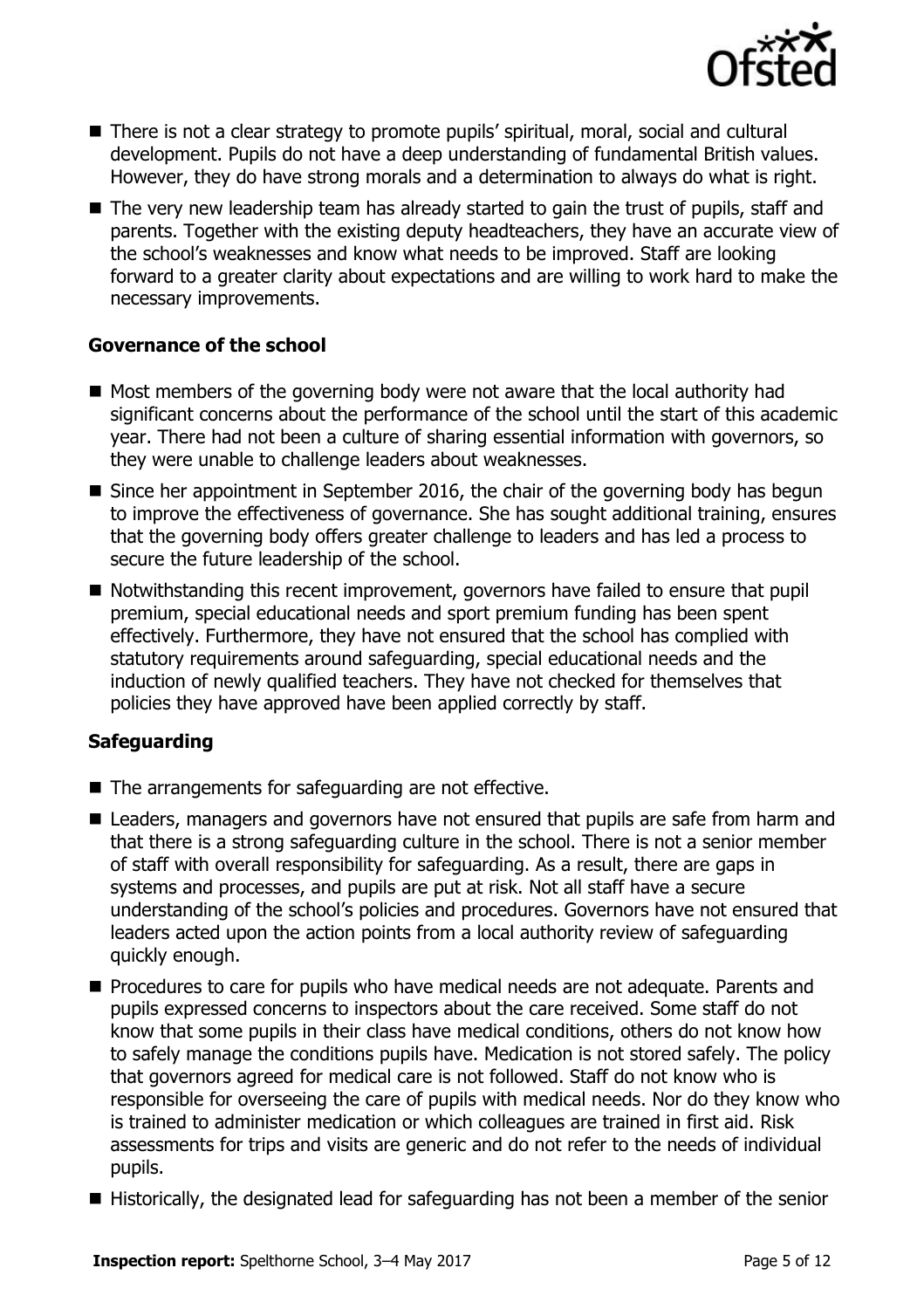

leadership team. However, she has worked tirelessly and effectively to help to keep the most vulnerable pupils safe. She liaises very well with families and other professionals, and is aware of her statutory duties. She has delivered training to staff and developed suitable systems for staff to report and record concerns.

#### **Quality of teaching, learning and assessment Inadequate**

- Teaching, learning and assessment are inadequate because assessment information is not accurate. There is not a consistent approach to assessing what pupils across the school are capable of achieving.
- Not all teachers have accurate information about what pupils can and cannot do. Therefore they are unable to ensure that those pupils who have fallen behind are helped to catch up. Similarly, the most able are not consistently challenged to achieve their full potential.
- As a result of these weaknesses in assessment, the school is unable to provide parents with helpful information about the progress their children are making.
- This year, leaders have introduced a consistent way of planning, organising and assessing pupils' work in lessons. Teachers are working hard to follow the direction they have been given. However, they do not always understand why they are directed to employ specific approaches.
- Pupils who have special educational needs and/or disabilities are not supported well in class. The impact of teaching assistants on supporting learning is too variable because they are not deployed effectively and do not receive adequate training.
- The teaching of phonics is also too inconsistent. Stronger teaching in Reception is not built upon in key stage 1. Frequently, pupils' spelling, punctuation and grammatical errors are not corrected in subjects other than English.

Many teachers have appropriate subject knowledge to provide interest to pupils. Every class is characterised by positive relationships between adults and pupils, which has assisted pupils in being clear about teachers' expectations. Where teaching is strongest, pupils are encouraged to be resilient and reflect on their own learning.

### **Personal development, behaviour and welfare Inadequate**

### **Personal development and welfare**

- The school's work to promote pupils' personal development and welfare is inadequate.
- **Pupils are not safe and do not feel safe because of weaknesses in safeguarding,** including the management of pupils' medical needs. Leaders do not assess risks adequately and have not ensured that there are enough staff trained in first aid.
- Parents and pupils expressed concerns to inspectors about bullying. Pupils could identify different types of bullying. They described how it happens in school and how some places in the school felt less safe.
- Some pupils did not feel that adults on the playground listened when there were problems with poor behaviour or disagreements about games. One pupil had become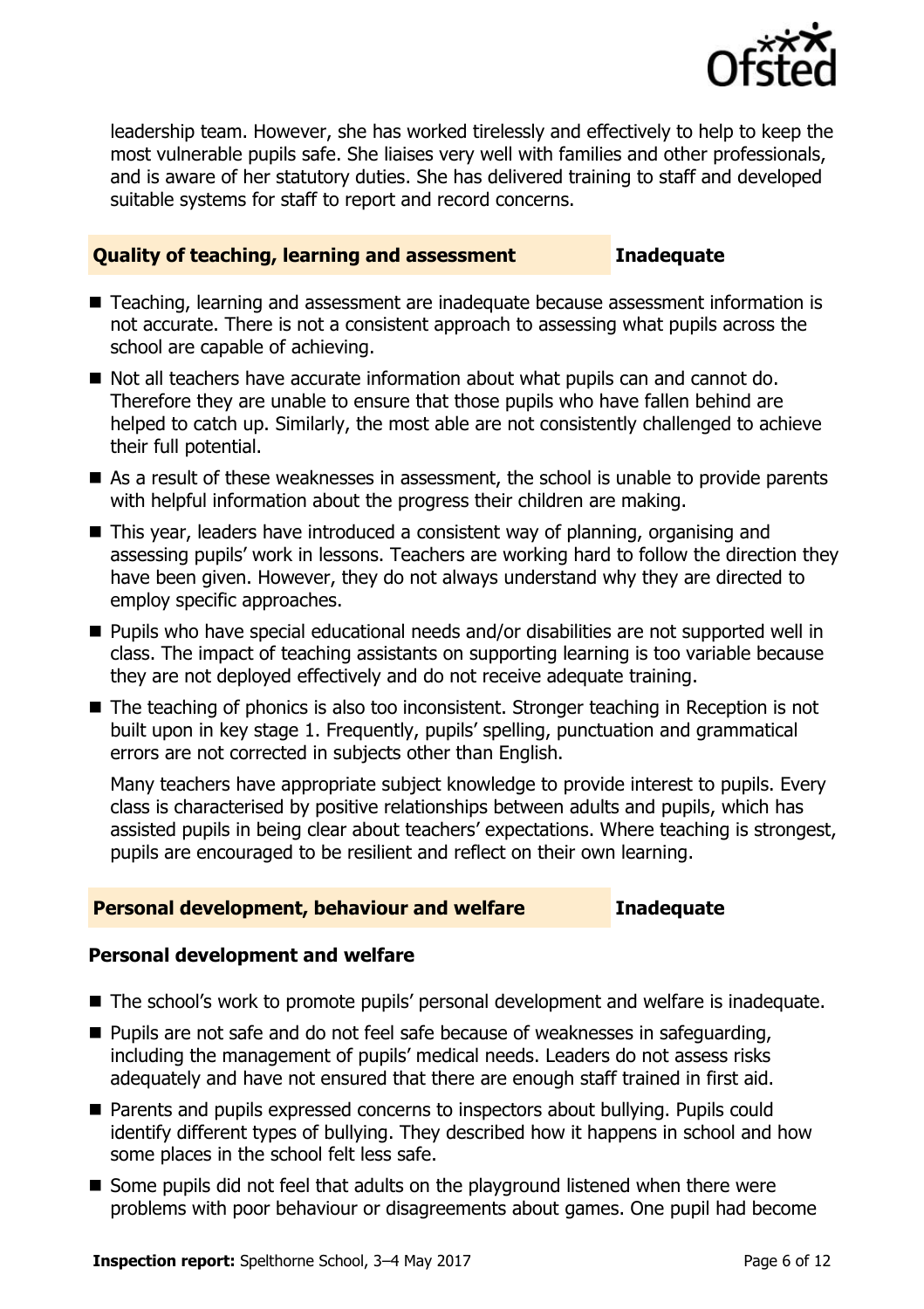

resigned to this unkind behaviour from a small minority of pupils and explained, 'It is life.' There are very limited records of how staff deal with bullying and behaviour concerns.

- Attendance is below the national average and falling. Far more pupils are persistently absent than found in primary schools nationally. Recent actions have led to small improvements in attendance for pupils who are disadvantaged or who have special educational needs and/or disabilities. However, attendance for these groups remains much lower than for all pupils nationally.
- $\blacksquare$  Pupils have positive attitudes about other aspects of the school. Older pupils are supportive of the school, despite the frequent changes in leadership this year.
- **Pupils in all key stages are encouraged to be active and eat healthily.**

### **Behaviour**

- The behaviour of pupils requires improvement.
- **Pupils report that some of their peers engage in boisterous play at breaktimes and** lunchtimes; however, pupils' behaviour in class is more positive. Staff also shared with inspectors some of the pupils' concerns about poor behaviour.
- The behaviour policy refers to quidance which is out of date. The policy is not applied consistently across the school, because staff do not fully understand it.
- **Pupils are hardworking in class; they comply with instructions and are aware of the** school rules. This is because teachers make their expectations clear.
- **Pupils behave well when moving around the school. They have good manners and are** friendly and polite to visitors.
- Children in Reception are confident and play and learn well together. Older pupils really want to succeed and are reflective about their own learning and behaviour.
- There have been recent improvements in the pride pupils take in their work. The quality of pupils' presentation is improving.

#### **Outcomes for pupils Inadequate**

- Over time, pupils have underachieved. Attainment at the end of key stage 1 has been low in English and mathematics. Progress through key stage 2 has been slow, although it showed small signs of improvement in 2016. Nonetheless, attainment remained below average at the end of key stage 2 in 2016.
- There are wide gaps in achievement between disadvantaged pupils and other pupils nationally, especially in the early years and key stage 1. Pupil premium funding is not used effectively. There is no clear strategy to help current disadvantaged pupils to catch up with their peers. In some current year groups, disadvantaged pupils are falling further behind.
- Pupils who have special educational needs and/or disabilities, including those in the speech and language units, make very slow progress from their starting points. As they move through the school they fall further behind their peers and do not achieve the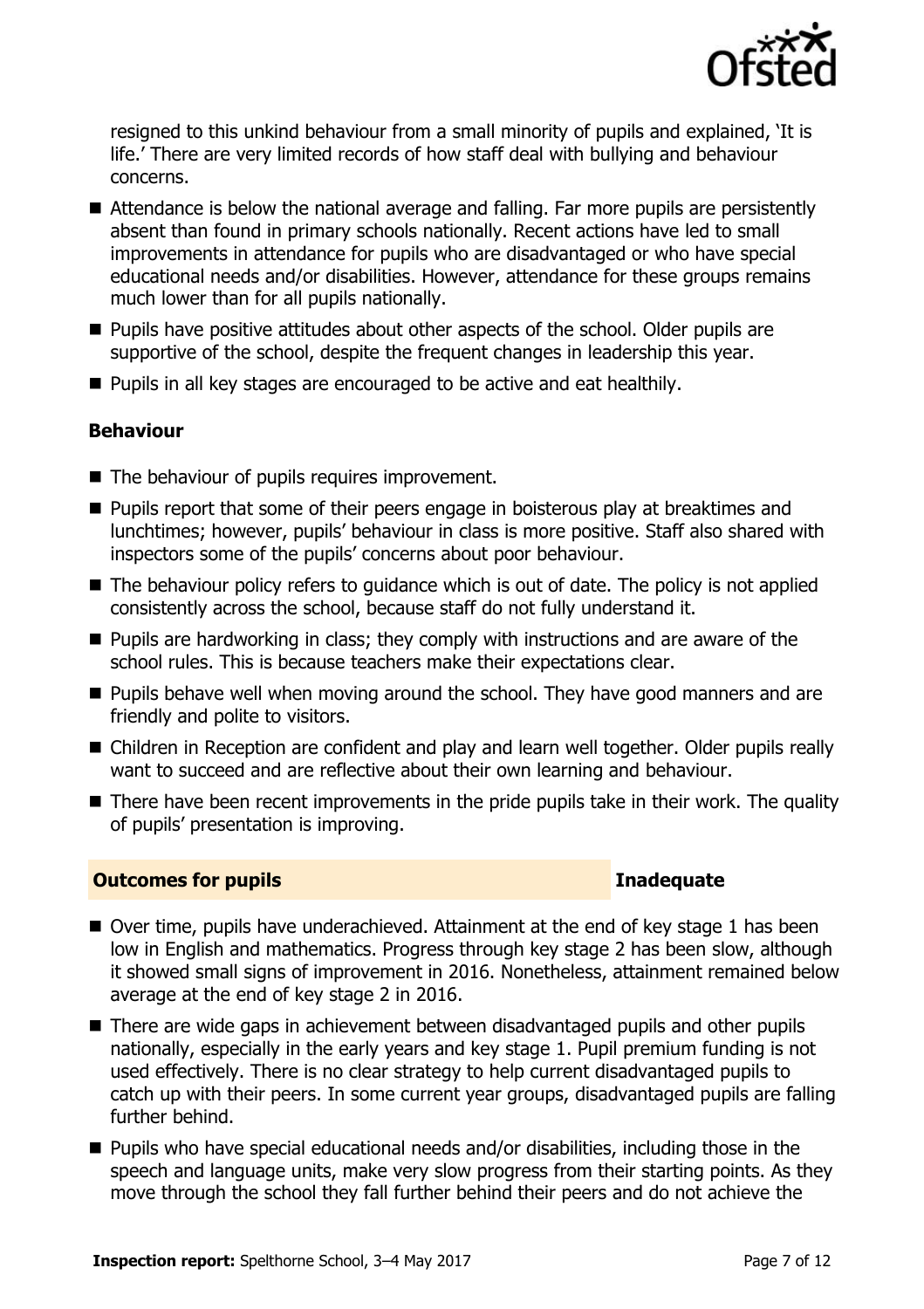

expected standards.

- $\blacksquare$  The proportion of pupils achieving the expected standard in the phonics screening check in Year 1 has been consistently below the national average in recent years.
- The organisation of reading does not enable the most able to be challenged. When they reach the end of the reading scheme, pupils receive little further development or encouragement to read a wide variety of books for pleasure.
- This year, in most classes, pupils are beginning to develop their knowledge, skills and understanding in English and mathematics and some other subjects. However, despite recent improvements in these areas, pupils' progress is not fast enough to help the many pupils who have fallen behind over the past few years to catch up with national expectations. Therefore, pupils are not ready for the next stage in their education.

#### **Early years provision Inadequate**

- The early years provision is inadequate because safequarding is ineffective. Welfare requirements, such as providing enough staff trained in paediatric first aid, have not been met.
- Leaders have not ensured that the staff in Nursery and Reception collaborate well. There is not a consistent approach to assessment across the early years.
- The attractive outdoor environment has the potential to promote children's physical development and safe engagement in risky play effectively. However, the way the setting is organised means children have to queue up to use the outdoor space and can only spend a short time there before it is the turn of another group. As a consequence, children cannot sustain activity or develop their learning well outside.
- Adults do not enhance children's use of language well during play. There are not enough opportunities for children to develop their skills in all areas of learning. However, the direct teaching of language and phonics is more successful.
- Children make the most pleasing progress in writing and physical development. Children develop their skills, including in phonics and number, so they are mostly well prepared for Year 1. However, disadvantaged children do far less well and there are wide gaps in achievement. Additional funding is not used in the early years to address these differences.
- There are too few opportunities for parents to contribute to their child's learning, other than though a reading journal.
- Children are confident and behave well in the early years. They follow the rules and are compliant and sensible, including when walking to the junior building for lunch.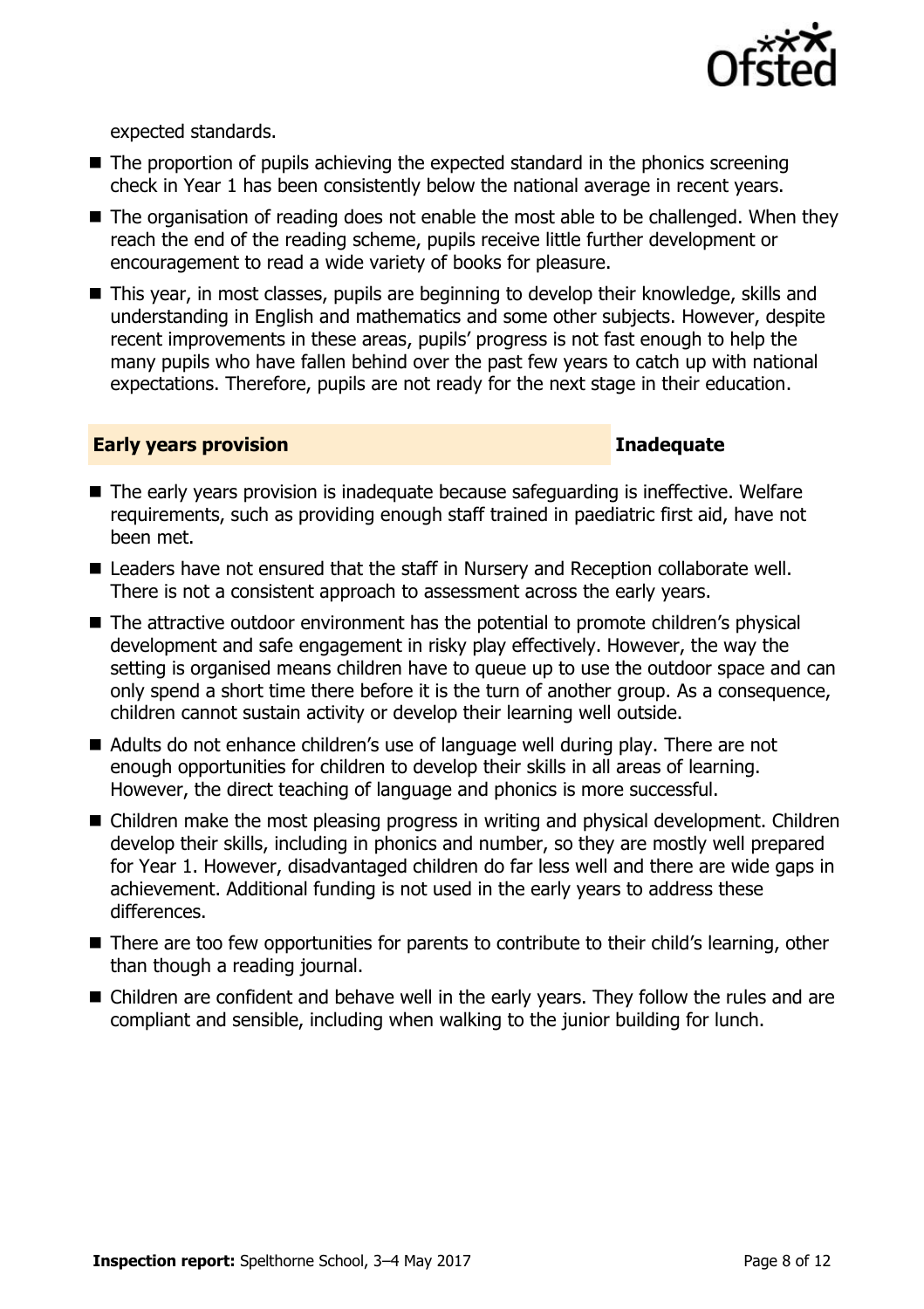

# **School details**

| Unique reference number | 125095   |
|-------------------------|----------|
| Local authority         | Surrey   |
| Inspection number       | 10024768 |

This inspection was carried out under section 8 of the Education Act 2005. The inspection was also deemed a section 5 inspection under the same Act.

| Type of school                      | Primary                            |
|-------------------------------------|------------------------------------|
| School category                     | Community                          |
| Age range of pupils                 | 3 to 11                            |
| Gender of pupils                    | Mixed                              |
| Number of pupils on the school roll | 635                                |
| Appropriate authority               | The governing body                 |
| Chair                               | Kathryn Wyatt                      |
| <b>Headteacher</b>                  | Rob Pantling (Interim Headteacher) |
| Telephone number                    | 01784 253311                       |
| <b>Website</b>                      | www.spelthorne.surrey.sch.uk       |
| <b>Email address</b>                | school@spelthorne.surrey.sch.uk    |
| Date of previous inspection         | 11-12 October 2012                 |

#### **Information about this school**

- The school is much larger than other primary schools nationally.
- The previous substantive headteacher left in September 2016. There were three different interim headteachers between October 2016 and March 2017. An interim headteacher and executive headteacher from the Howard Partnership Trust began leading the school in April 2017, two weeks before this inspection.
- The governing body has expressed its intention to formally join the Howard Partnership Trust as an academy school in the future. In the meantime, governors have agreed a memorandum of understanding with the Howard Partnership Trust for up to one year.
- There are two specially resourced units for pupils with speech, language and communication needs. These provide places for up to 10 pupils in each of key stage 1 and key stage 2.
- Approximately one in five pupils is eligible for additional pupil premium funding.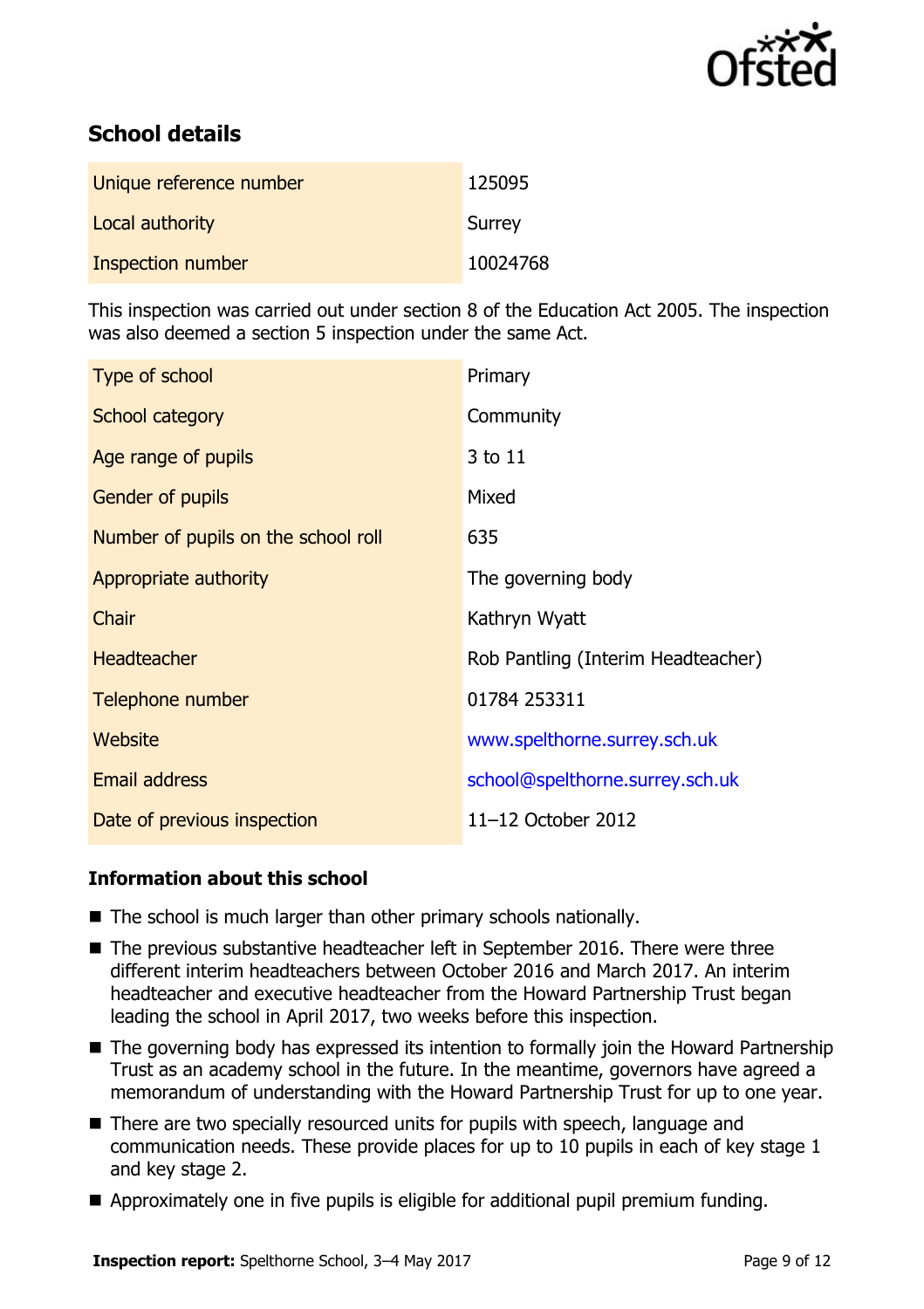

- Early years provision is provided in three full-time Reception classes. There is additional provision for three-year-olds in two Nursery classes each morning and one class each afternoon.
- The school does not meet requirements on the publication of information about the pupil premium, sport premium and provision for pupils who have special educational needs and/or disabilities.
- The school meets the current floor standards which set out the government's minimum expectations for pupils' progress and attainment in primary schools.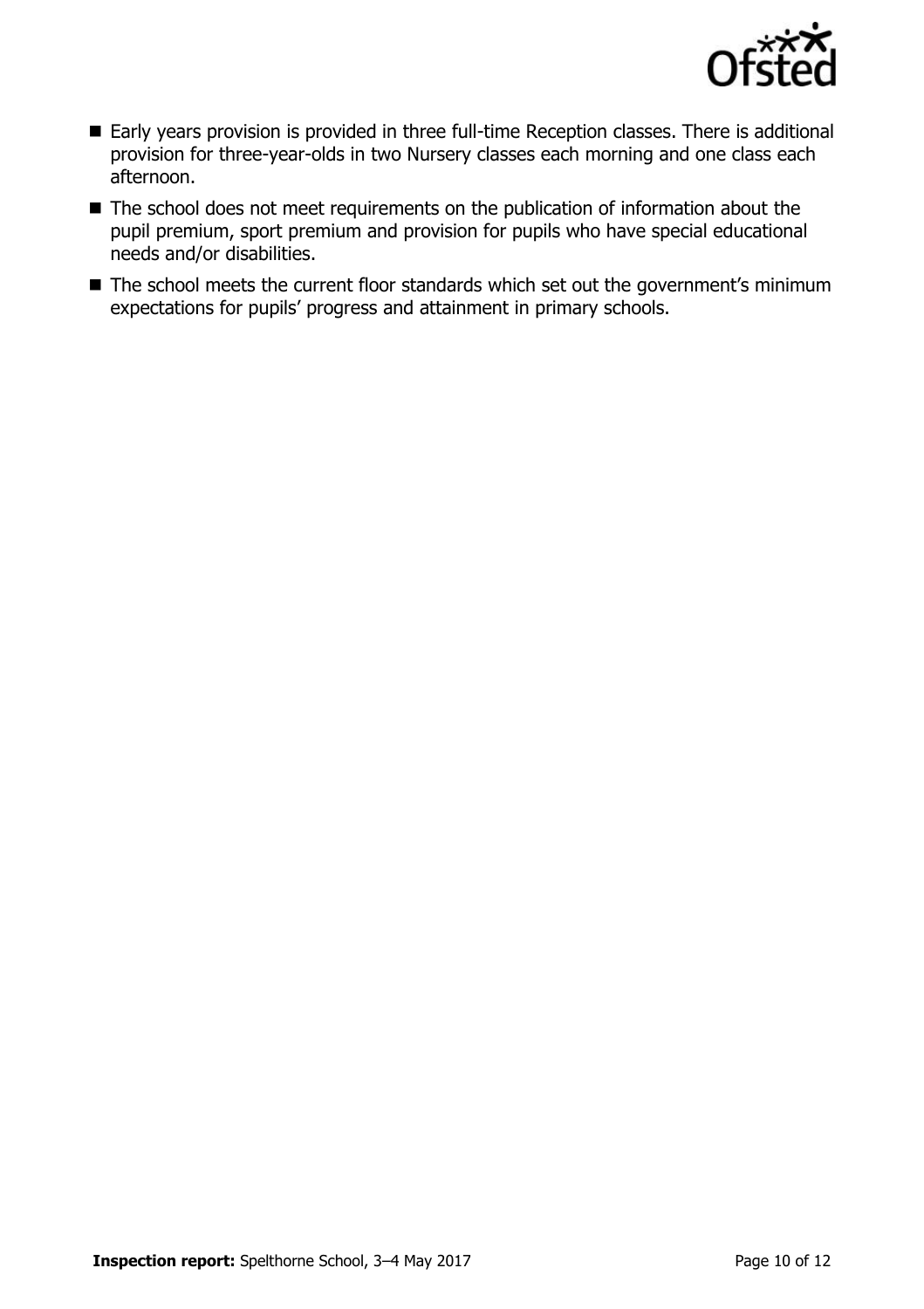

# **Information about this inspection**

- Inspectors observed learning in classes throughout the school, including the speech and language units. Most visits to classrooms included the opportunity to talk to pupils and look at their work. The vast majority of observations were carried out with school leaders.
- During the inspection, inspectors met regularly with the interim headteacher and executive headteacher. The director of primary education and a partnership deputy headteacher from the Howard Partnership Trust also joined some of the meetings.
- The lead inspector met separately with the chair of the governing body and the vicechair. Inspectors had two additional telephone conversations with the chair of the governing body. The lead inspector also had a telephone conversation with a consultant representing Surrey local authority.
- Additional meetings were held with: the member of staff responsible for safequarding; the deputy headteachers; year-group leaders; leaders responsible for English and mathematics; leaders responsible for the early years provision; a group of newly qualified teachers and a group of teaching assistants.
- Inspectors considered a wide range of school documentation, including documents related to safeguarding, attendance, governance, assessment and behaviour.
- $\blacksquare$  To gain their views of the school, inspectors spoke informally with pupils in lessons and around the school, went on two tours of the school with some pupils and met two groups of pupils more formally. Inspectors also heard some pupils in Year 1, Year 3 and Year 6 read.
- $\blacksquare$  In addition to speaking to parents at the start of both days of the inspection, inspectors considered 76 responses to Ofsted's online questionnaire, Parent View, including many free-text comments. The lead inspector had two telephone conversations with parents.
- Inspectors considered 32 responses to the confidential staff survey.

#### **Inspection team**

| Lee Selby, lead inspector | Her Majesty's Inspector |
|---------------------------|-------------------------|
| <b>Phil Minns</b>         | Her Majesty's Inspector |
| <b>Jo McSherrie</b>       | Ofsted Inspector        |
| Damian Booth              | Ofsted Inspector        |
| Cassie Buchanan           | Ofsted Inspector        |